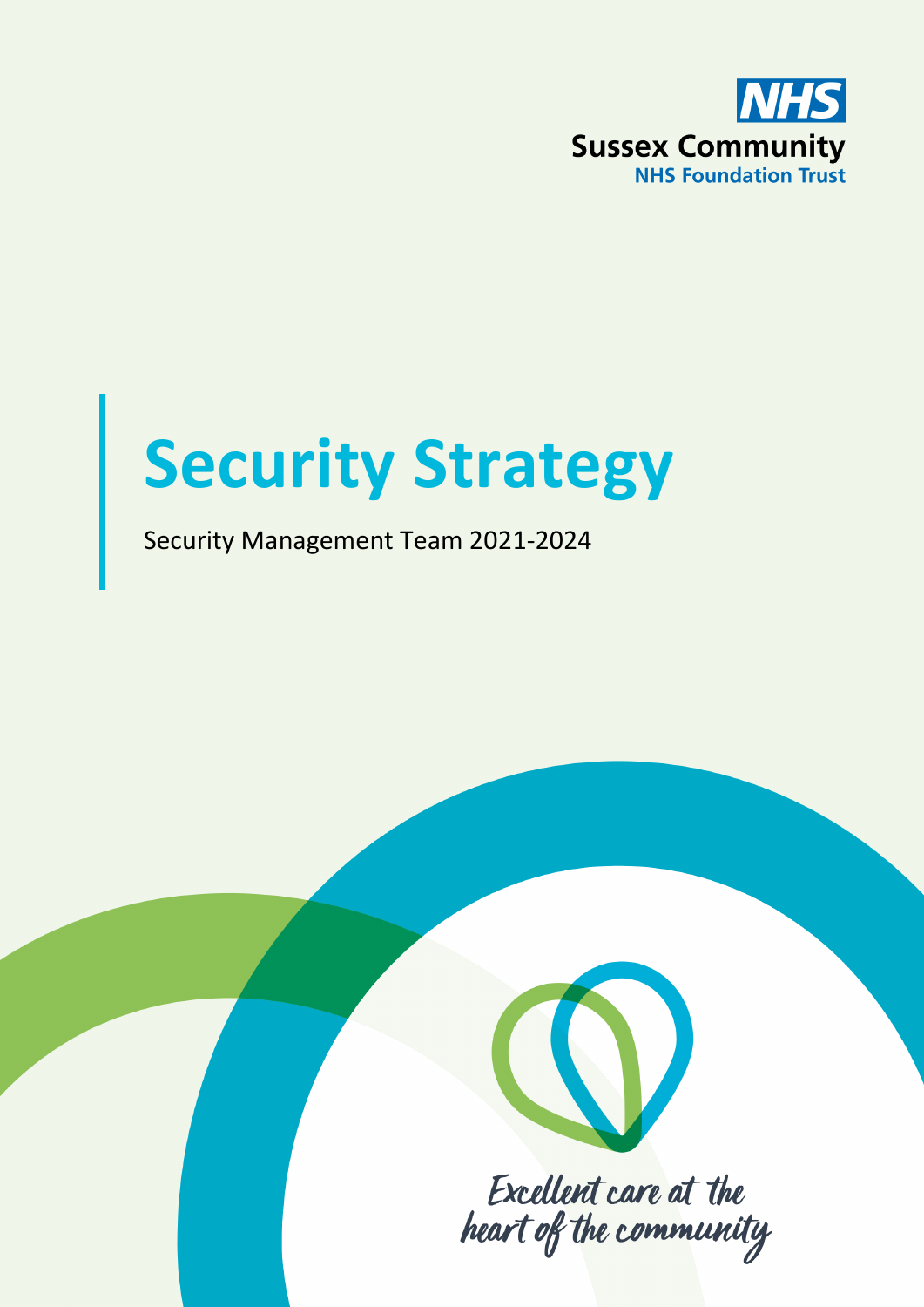| <b>Reader Box</b>               |                          |
|---------------------------------|--------------------------|
| <b>Description</b>              | <b>Security Strategy</b> |
| Date published                  | <b>July 2021</b>         |
| Date due for review             | <b>July 2024</b>         |
| <b>Executive Lead</b>           | Mike Jennings            |
| <b>Author</b>                   | <b>Security Team</b>     |
| <b>Contact details</b>          | SC-TR.Security@nhs.net   |
| <b>Primary audience</b>         | <b>Staff</b>             |
| <b>Secondary</b><br>audience(s) | Public                   |
| <b>Notes</b>                    |                          |

# **Table of Contents**

| 1.  |  |
|-----|--|
| 1.1 |  |
| 1.2 |  |
| 1.3 |  |
| 2.  |  |
| 2.1 |  |
| 2.2 |  |
| 2.3 |  |
| 2.4 |  |
| 3.  |  |
|     |  |
| 3.1 |  |
| 3.2 |  |
| 3.3 |  |
| 3.4 |  |
| 3.5 |  |
| 3.6 |  |
| 3.7 |  |
| 4.  |  |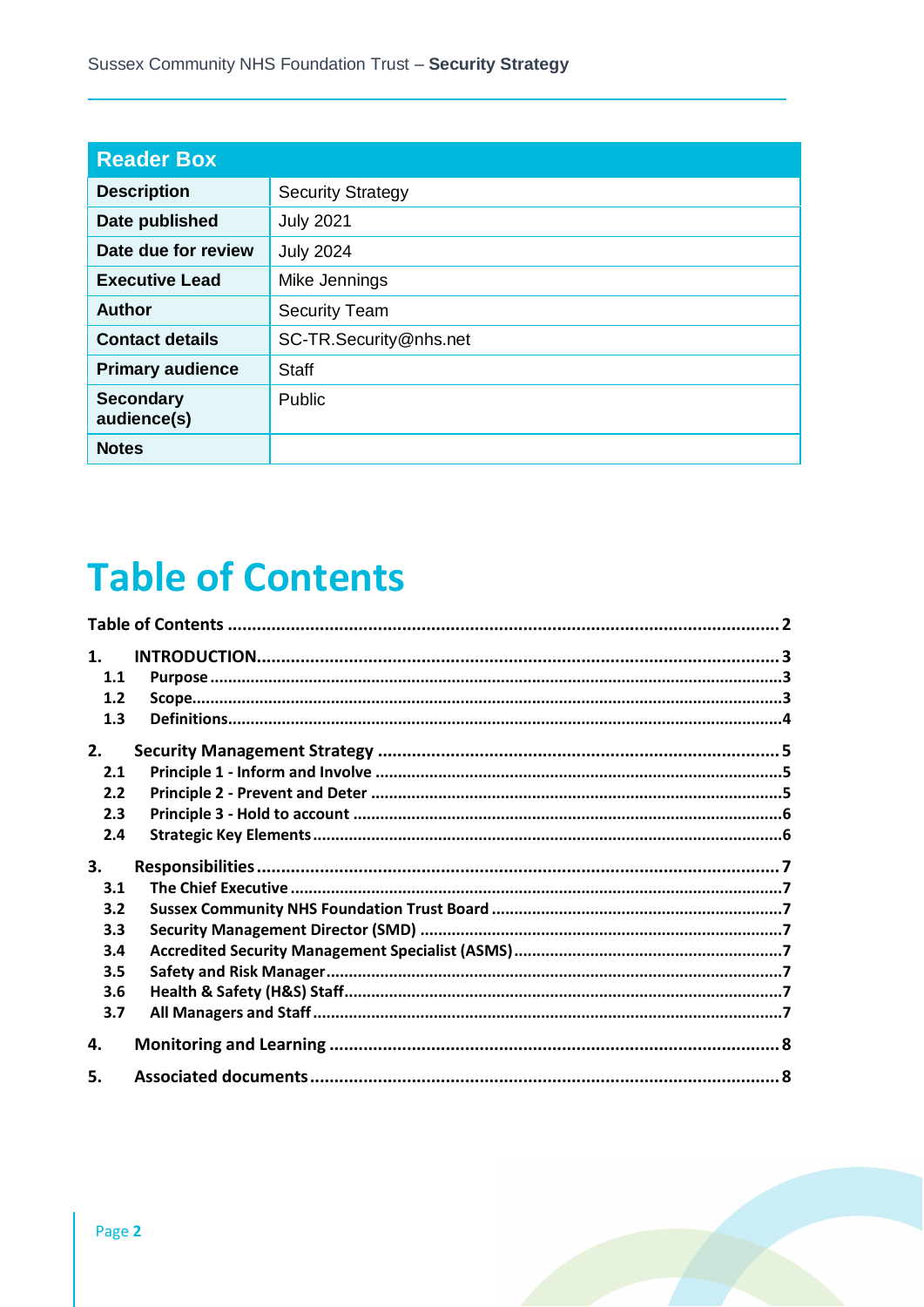# **1. INTRODUCTION**

#### **1.1 Purpose**

The Care Quality Commission (CQC) has identified that it is essential that security and safety are a critical part of good healthcare provision. This is evidenced by the inclusion of safety and security within the CQC assessment criteria.

Crime against the NHS diverts resources from their proper use and can have farreaching effects on the ability of the Trust to meet the needs of the public. There are many types of crime that could affect the Trust, including the following areas:

- violence
- criminal damage
- theft

Sussex Community NHS Foundation Trust seeks to fully comply with its statutory and regulatory obligations in regard to the management of security. Work to tackle crime and improve security needs to be effectively led and coordinated.

The organisation will meet its commitments to prevent crime and improve security to ensure that care can be delivered and received in a safe and secure environment and the precious and finite resources, provided by the taxpayer, are used effectively in delivering high quality healthcare.

The Trust also has a commitment to ensure local accountability and safeguarding of NHS resources by ensuring the proper investment in anti-crime measures includes having fully trained and qualified professional staff to deliver this strategy Trust wide.

This document outlines the overarching strategy for tackling crime within and against the Trust.

### **1.2 Scope**

It is the aim of the security strategy to identify security related problems and implement effective solutions to ensure that arrangements exist within the Trust for the protection of staff, patients and visitors, their personal property and Trust property so that it can provide high quality healthcare to the public in Sussex.

As part of its overarching aim of improving security, the Trust has nominated an executive level director (SMD) to lead on the management of security at board level and nominated two Accredited Security Management Specialists (ASMS) to advise on and manage the efforts to tackle crime against the organisation and raise awareness of security. This will provide direction and guidance in relation to security to all the services operated by the organisation and external services operating within its property.

With the close support of the nominated ASMS, Sussex Community NHS Foundation Trust will work to ensure its staff benefit holistically as well as feel emotionally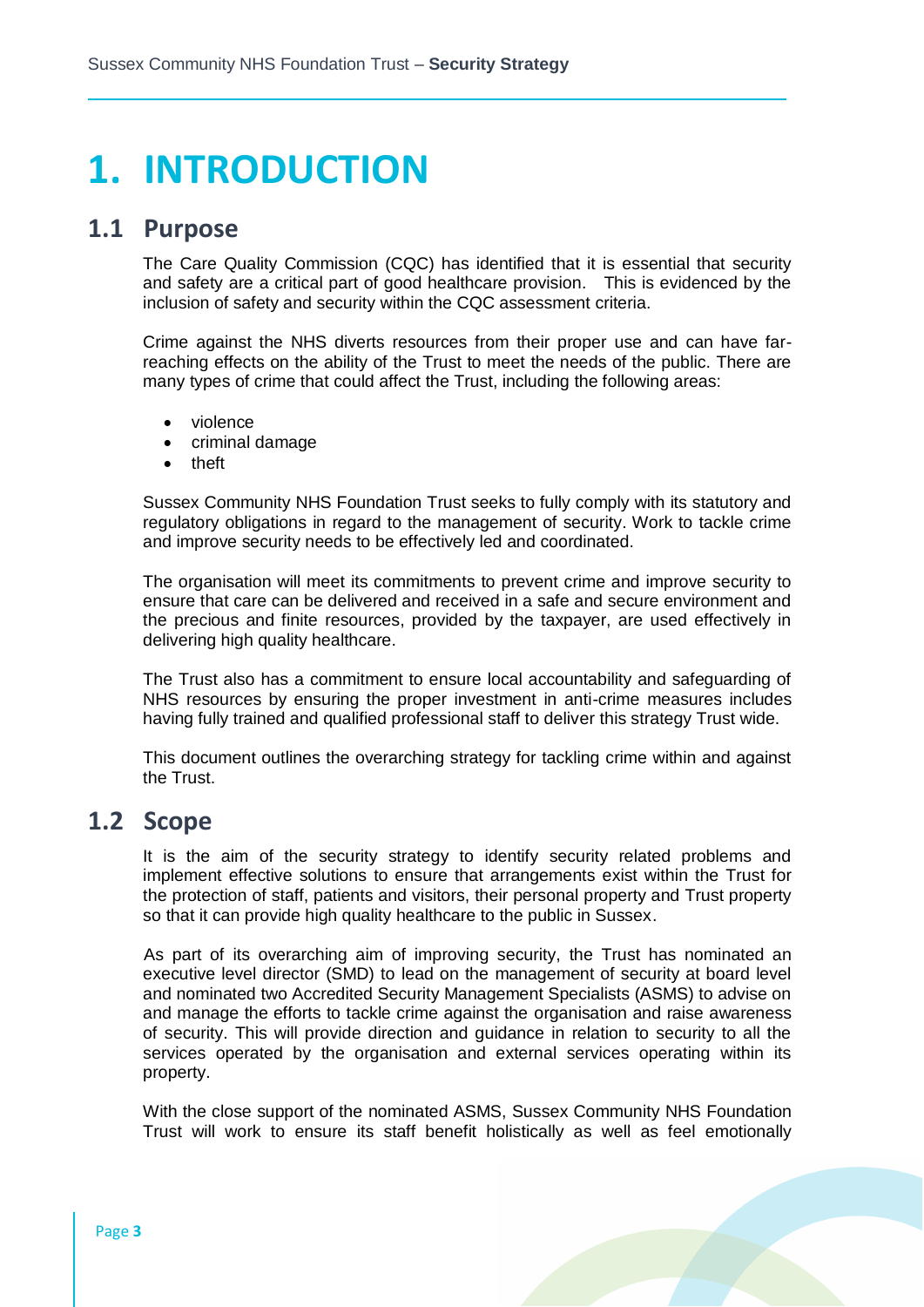supported and safe in the buildings the Trust use to carry out their business. This is achieved through the provision of resources including dedicated training programs available to staff, as well as embracing and utilising technology via a targeted approach to where risk indicated improvements can be made.

SCFT will work to improve security and prevent/deter crime against its patients, services and assets effectively and efficiently by ensuring a security culture is embraced by all staff. This will include managing information and intelligence in all parts of the organisation and sharing it with relevant bodies so that, wherever possible, crime is reduced.

SCFT will continue to improve security awareness and anti-crime provision to safeguard the Trust and the services it provides. In order to ensure this continuous improvement the Trust has four strategic aims.

- To provide leadership for all local security and anti-crime work within the organisation by applying an approach that is strategic, coordinated, intelligenceled and evidence based, supported by the SMD and the Trust's Accredited Security Management Specialists.
- To work in partnership with NHS England, the Department of Health, commissioners and other NHS providers, as well as our key stakeholders, such as the police, the Crown Prosecution Service (CPS), local authorities and professional organisations to coordinate the delivery of security work and to take action against those who commit offences against the Trust and its staff.
- To establish a safe and secure environment that has systems and policies in place to protect NHS staff from violence, harassment and abuse; safeguard Trust property and assets from theft and misappropriation or criminal damage.
- To quality assure the delivery of anti-crime work with stakeholders to ensure the highest standard is consistently applied.

#### **1.3 Definitions**

| <b>ASMS</b> | <b>Accredited Security Management Specialist</b> |
|-------------|--------------------------------------------------|
| <b>CPS</b>  | <b>Crown Prosecution Service</b>                 |
| <b>CQC</b>  | <b>Care Quality Commission</b>                   |
| <b>NHS</b>  | <b>National Health Service</b>                   |
| <b>SMD</b>  | <b>Security Management Director</b>              |
| H&S         | <b>Health and Safety</b>                         |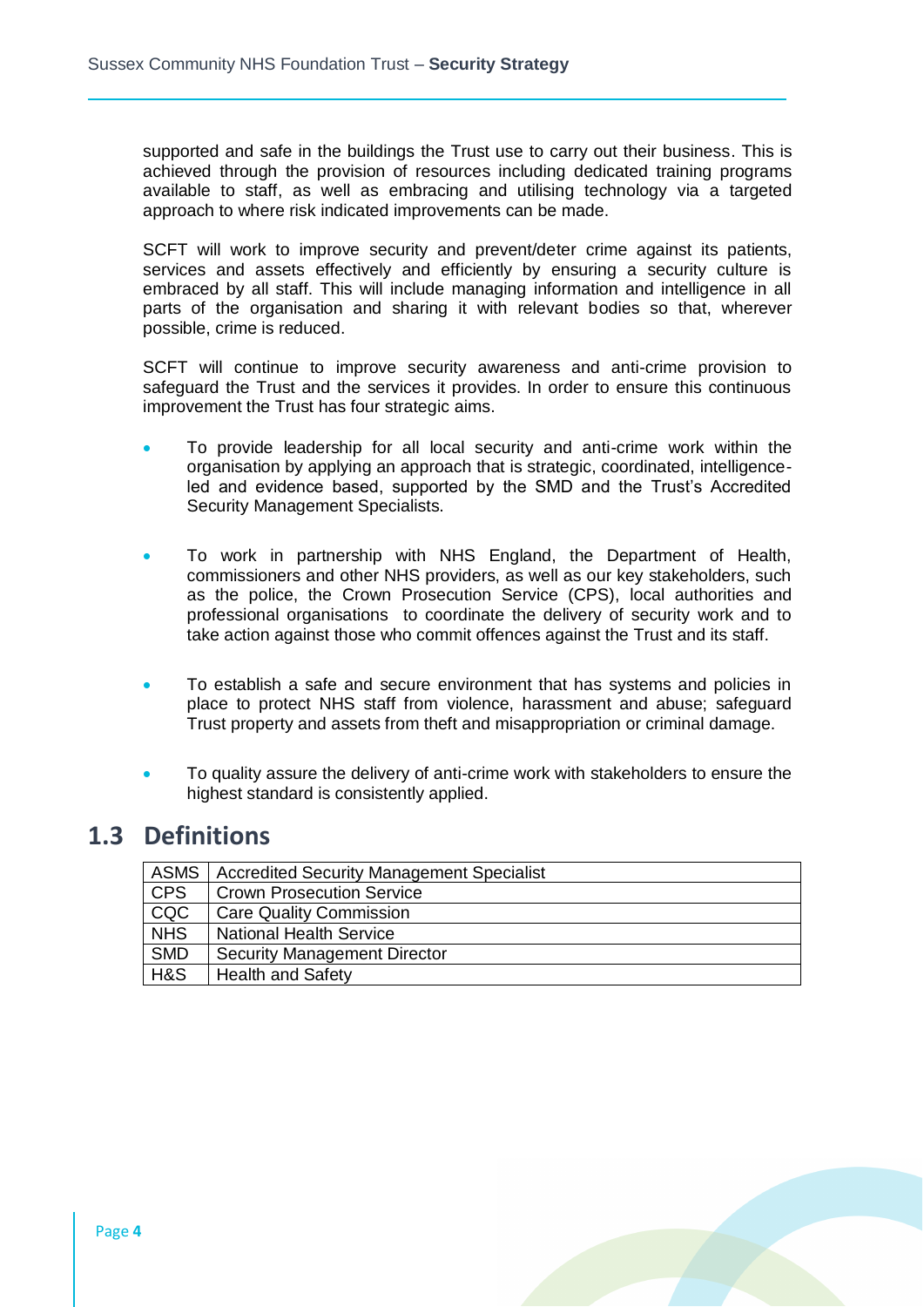# **2. Security Management Strategy**

Security can be improved and crime can be reduced by targeting work effectively and building in anti-crime measures at all stages of Trust and local policy/procedure development, and reflecting wider NHS and government initiatives where appropriate.

To ensure compliance with the NHS Standard Provider Contract, the trust will undertake quarterly and annual reviews of the security management work. These reviews will inform future security related work plans and assess the effectiveness of prevention activity and improve future proactive work. In order to reduce crime and improve security, it is necessary to take a multi-faceted approach that is both proactive and reactive. The Security Team will provide quarterly reports and an annual report to the Health and Safety Committee advising on the progress of security work in relation to this strategy and the work plan. The Trust advocates the adoption of the following three key principles:

### **2.1 Principle 1 - Inform and Involve**

Inform and involve those who work for or use the NHS about security and crime and how to tackle it. NHS staff and the public should be informed and involved with a view to increasing understanding of the impact of crime against the NHS. This can take place through communications and promotion such as public awareness campaigns, media management and training. Working relationships with stakeholders will be strengthened and maintained through active engagement. Where necessary, we will all work to change the culture and perceptions of crime so that it is not tolerated at any level.

This will be achieved by:

- Regular security updates on the Pulse security page in line with the Security Work Plan.
- Induction and Statutory Training presentations.
- Sections added to the Trust Communications email to advise staff of potential issues when required.

### **2.2 Principle 2 - Prevent and Deter**

Prevent crime and deter those tempted to commit crime in the NHS. Successes will be publicised so that the risk and consequences of detection are clear to potential offenders. Those individuals who are not deterred should be prevented from committing crime by robust systems, which will be put in place in line with policy, standards and guidance.

This will be achieved by:

- Issuing warning letters to patients regarding their behavior after consulting with staff in line with Trust policies.
- Your Choice of Treatment (anti-violence) posters to be placed in clinical areas where appropriate.
- Conduct Site Security Surveys on SCFT owned/leased and rented properties in line with KPI's and standard operating procedures.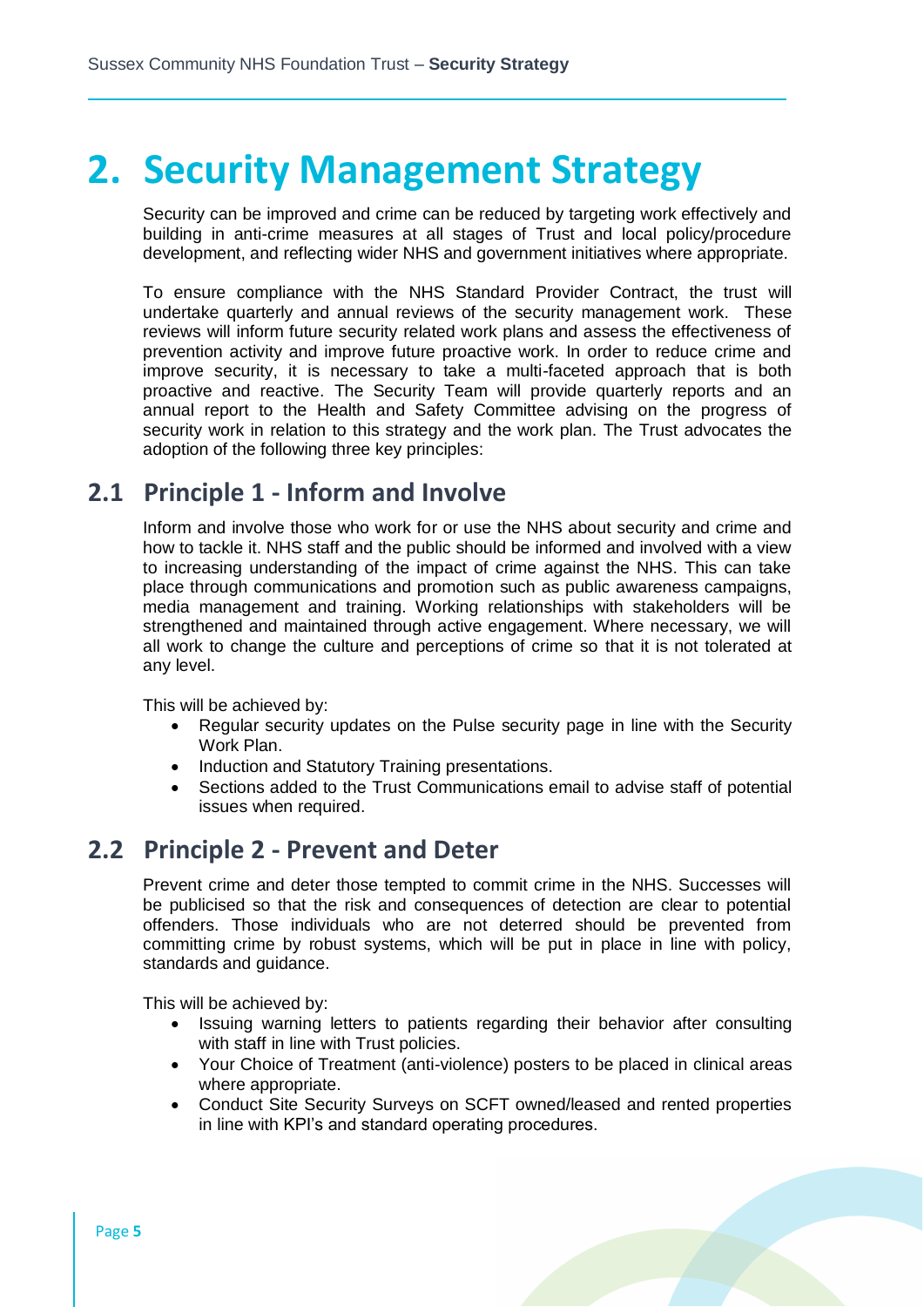#### **2.3 Principle 3 - Hold to account**

Hold to account those who have committed crime against the NHS. Crimes must be detected and investigated, suspects prosecuted where appropriate, and redress sought where possible. Where necessary and appropriate, this work should be conducted in partnership with the police and other crime prevention agencies. In relation to economic crime, investigation and prosecution should take place locally wherever possible. Where recovery of monies lost to crime is viable, this should be pursued. In relation to crimes against NHS staff, criminal damage or theft against NHS property, investigation and prosecution should be undertaken in liaison with the police and CPS.

This will be achieved by:

- Supporting staff by responding to assault and verbal abuse incidents in line with the Security Team Work Plan.
- Conduct thorough investigations of all theft of NHS, staff and Patient Property supporting the police and CPS where necessary.

#### **2.4 Strategic Key Elements**

By using the three principles the Trust will be able to ensure that a clear strategy will be applied in respect of security management and crime reduction and enable the key elements of this strategy to be implemented.

The key elements of this strategy are:

- Identifying problems by analysis of risks and trends.
- Working within a clear strategic framework which establishes a common language of aims, objectives and methodologies.
- Creating a strong and flexible working structure which can focus collective, professional expertise on the issues to be addressed.
- Using the structure to take a range of actions in respect of each specific area where security needs to be strengthened.
- Engaging fully with other NHS organisations in regard to ensure work undertaken meets common, high national standards; and continuously reviewing policy and procedure to learn from operational experience to minimise risks and prevent future security related incidents from occurring..
- Awareness of best practice and statutory requirements will be promoted by effective management systems, communications, consultation and expert advice.
- At the core of the strategy is the recognition that all security management work needs to be based on clear and unambiguous risk identification and assessments.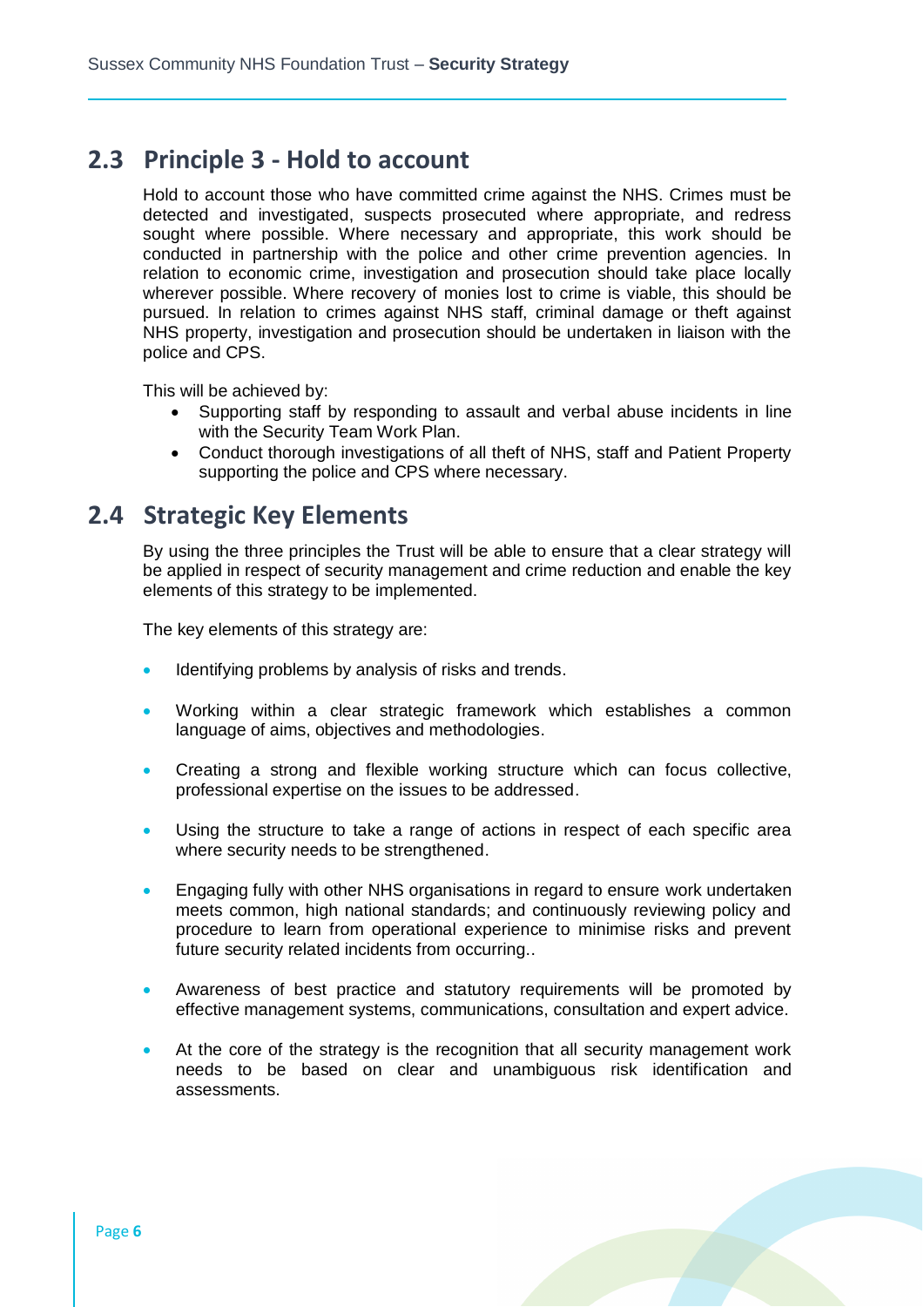# **3. Responsibilities**

### **3.1 The Chief Executive**

The Chief Executive is responsible for ensuring that the Sussex Community NHS Foundation Trust complies with current security directions and legislation and is ultimately accountable for all matters of security. The Chief Executive has overall responsibility and accountability for security to ensure that minimum standards of good practice are developed through Sussex Community NHS Foundation Trust Policies and Procedures, and subsequently embedded within the organisation.

### **3.2 Sussex Community NHS Foundation Trust Board**

Sussex Community NHS Foundation Trust Board is responsible for ensuring that legal obligations are met in line with the risk management agenda and that resources are made available to ensure that the premises are maintained in a physically secure condition.

### **3.3 Security Management Director (SMD)**

An SMD will be nominated to take overall responsibility for all aspects of Security Management matters and will oversee the work of the ASMS.

### **3.4 Accredited Security Management Specialist (ASMS)**

The nominated ASMS is to provide professional skills and expertise to tackle security management issues across a wide range of proactive and reactive tasks. The overall objective of the ASMS will be to work on behalf of Sussex Community NHS Foundation Trust to implement and maintain momentum in support of this strategy ensuring that the estate changes and financial restraints are taken into account.

### **3.5 Safety and Risk Manager**

The Safety and Risk Manager is responsible for ensuring an Online Incident Reporting and Risk Management System (e.g. Datix) is in place within the Organisation in accordance with the Incident Management and Reporting Policy.

### **3.6 Health & Safety (H&S) Staff**

The Lead / Facilitator are responsible for working with the ASMS to ensure that health and safety aspects of security incidents are dealt with in the appropriate manner.

### **3.7 All Managers and Staff**

Security is the responsibility of all managers and employees and they are expected to co-operate with management to achieve the aims, objectives and principles of the security management strategy. Great emphasis is placed on the importance of cooperation of all staff in observing security and combating crime.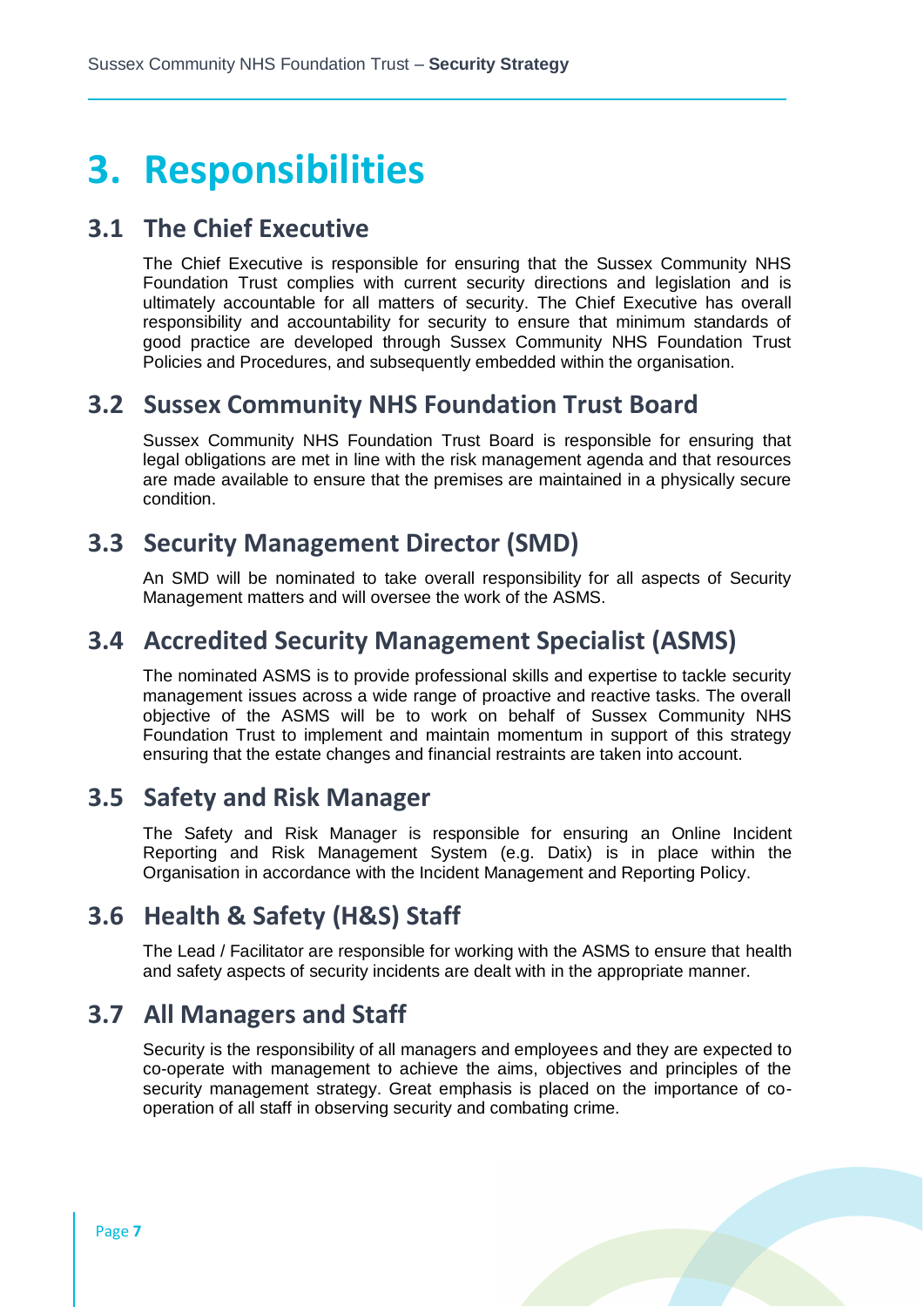Where staff know or suspect a breach in security, they must report it immediately via the Online Incident Reporting and Risk Management System (e.g. Datix) and the manager is responsible for ensuring this is done and time allowed for this to be submitted promptly.

# **4. Monitoring and Learning**

Quarterly and annual reports are completed and provided to the Health & Safety Committee, with the annual report also sent to the SMD for the Trust Board. Reports into Reported Physical Assaults and Security Self-Review Tool are also undertaken and provided directly to the SMD. These reviews and reports identify areas requiring security improvement within the organisation and this document helps to inform the Security Work plan for the Year.

The Security Team monitors all security related incident reports and offer support to staff involved in security related issues. The monitoring of incident reports also allows Intelligence gathering to enable the development of risk mitigations for the various sites and communities where SCFT work.

Feedback is provided to the H&S Committee and consultation is undertaken with H&S representatives and the Board concerning the safety of patients, visitors and staff and any operational changes/initiatives.

# **5. Associated documents**

Care Quality Commission. (2020, April). Regulations for service providers and managers: relevant guidance. Retrieved March 31, 2021, from http://www.cqc.org.uk/guidance-providers/regulations-enforcement/regulationsservice-providers-managers-relevant-guidance#health-safety

Security Manager. (2018, March). Lone Worker Policy. Retrieved March 31 , 2021, from Policies: https://thepulse.scft.nhs.uk/downloads/trustwide-policiesprocedures/estates-facilities/lone-worker-policy.pdf

Security Manager. (2019, May). Security Policy. Retrieved March 31, 2021, from Policies: https://thepulse.scft.nhs.uk/downloads/trustwide-policiesprocedures/estates-facilities/security-policy.pdf

Health and Safety Lead. (2020, August). Health and Safety Policy. Retrieved March 31 2021, from Policies: https://thepulse.scft.nhs.uk/downloads/trustwide-policiesprocedures/governance/health-safety.pdf

Patient Safety and Risk Manager (2019, August). Incident Management and Reporting Policy. Retrieved March 31, 2021, from policies: https://thepulse.scft.nhs.uk/downloads/trustwide-policiesprocedures/governance/incident-management-reporting.pdf